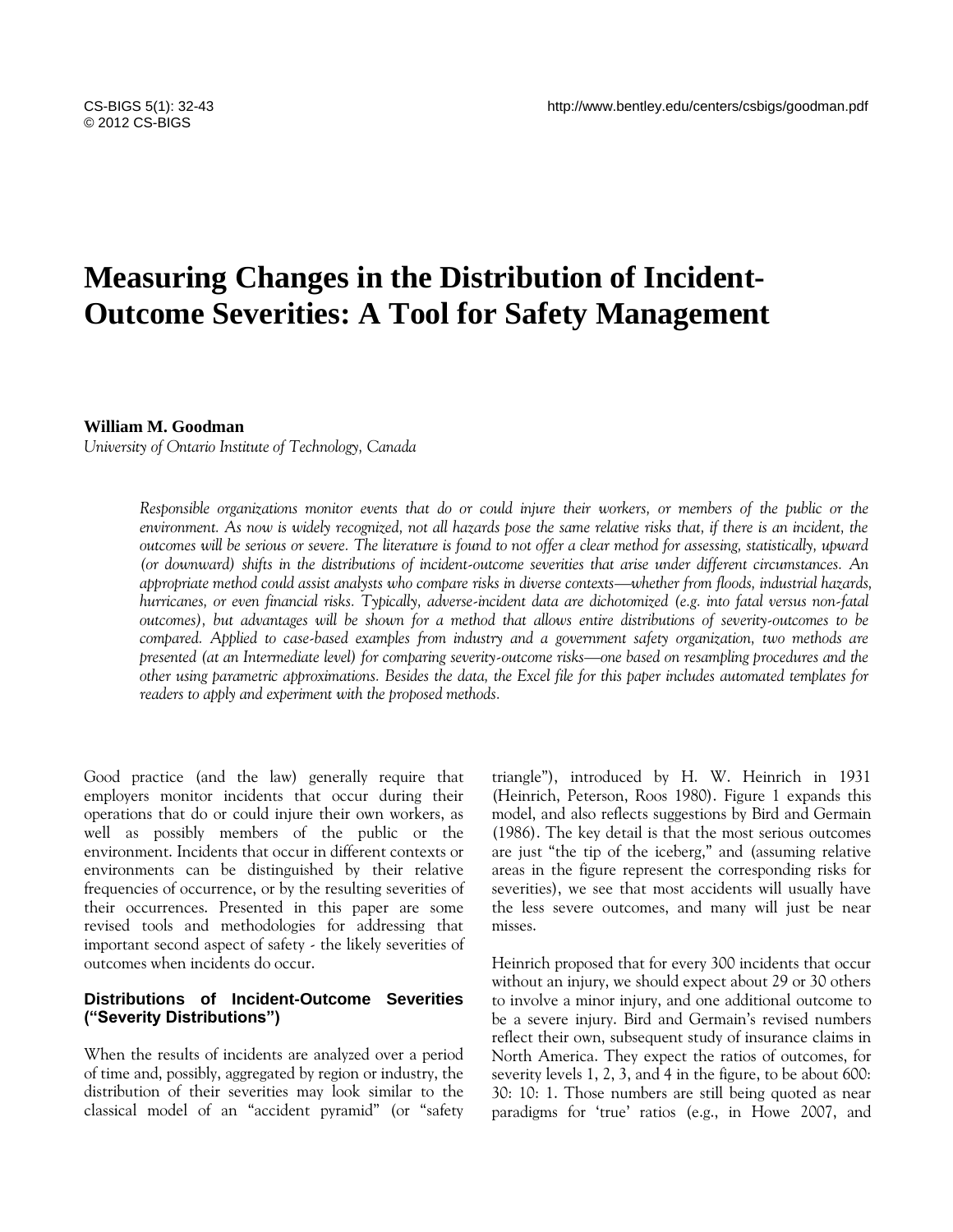Wausau Insurance Companies 2007). Others retain the visual model, but acknowledge that exact numbers can vary over time, or by type of incident, or by company (e.g., Pinnacle West 2006).



Figure 1. A "Safety Triangle" Distribution of Incident-Outcome Severities

An alternative way to represent the distribution of incident-outcome severities (i.e., a "severity distribution") is with a histogram, as illustrated in Figure 2. The objects for counting in this figure, slightly modified from an actual case for confidentiality, are the severity levels that resulted, as outcomes, from each individual incident (such as a fall, trip, shock, or chemical burn) that occurred during a specified time frame in the environment. This approach is better suited than the triangle for comparing severity risks *between* environments, or within one company from year to year. If the segments' areas in a safety triangle stand for relative risks of severity, note that each triangle-segment's area is a function of its squared distance from the base, so relative risks are hard to read from the figure—and in any case, the boundaries are rarely graphed to scale.



**Figure 2.** A Sample Incident-Severity Distribution

Perhaps a greater concern with the Safety Triangle model is its association, traditionally, with a specific assumption about how accidents and their outcomes' severities are related. This assumption is the "identical causation hypothesis‖ (Lozada-Larsen & Laughery 1987). It claims that the *same* factors that cause *any* accident to occur will also lead by chance to the few unlucky cases having severe outcomes; so in theory, the ratios among severity levels identified by Bird and Germain would hold, more or less, for *any* type of company or circumstance. Empirically, this claim is unsupportable, as even the living co-authors of Heinrich's fifth edition now acknowledge: ―[Different] things cause severe injuries [from those that cause] minor injuries"; thus, "there are different ratios for different accident types, for different jobs, for different people, etc.‖ (Heinrich, Petersen, & Roos 1980, pp. 64- 65).

Lozada-Larsen and Laughery recommend a revised interpretation of the above hypothesis: The severity distribution *for a specific* firm or job class or time period *can* be mapped similarly to Figure 2, implying that relative risks for different severities of outcomes *in that context* are generally as shown. But, so far as another environment (or time) has different hazards, and different energy exposures, then a different distribution may apply there (or then). This revised model predicts, and the evidence confirms, distinct severity distributions for any of a variety of industries, whether in manufacturing (Kriebel 1982), meatpacking (Conroy 1989), or electrical generation and transmission (Hotte & Hotte 1990; Goodman 1992).



**Figure 3.** F-N Chart for the Distribution of Potential Severity Risks for Catastrophic Events

Note that in Figure 2, the counts are for incidentoutcomes for one person at a time. If two people collide in one event, then each person's outcome-severity is counted separately. Compare this with a similar type of chart developed earlier, called an "F-N" chart, whose focus was on possible, public *catastrophes*; severity-levels are measured there in *numbers* of resulting fatalities. (See Figure 3.) For each severity level, its relative risk is in terms of *expected frequency* (e.g., on average, per year) for those severity levels occurring. Figure 3 is adapted from a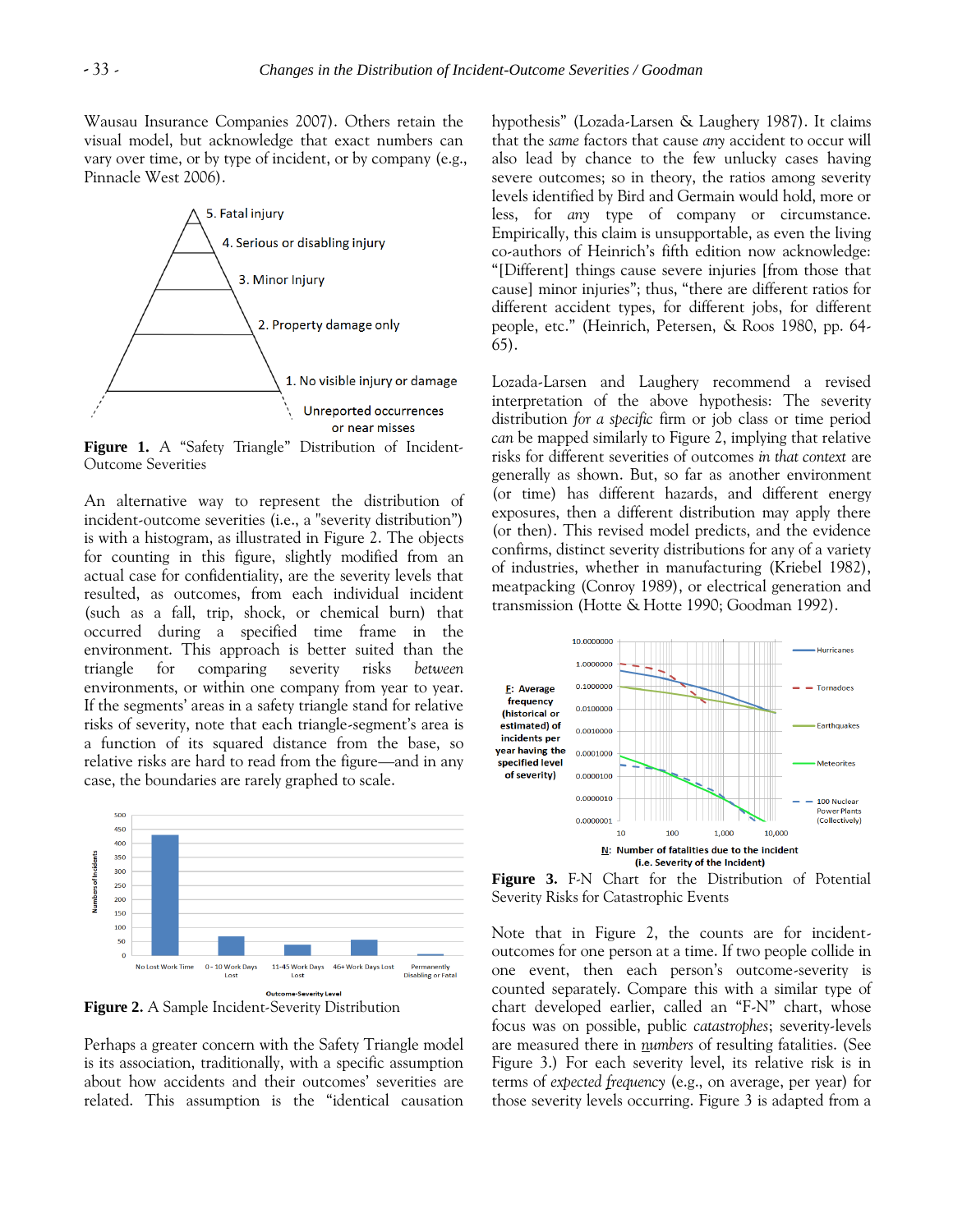well-known chart, often cited and re-drawn, originally published in a study on nuclear reactor safety (U.S. Nuclear Regulatory Commission 1975; compare Foote 2002).

The graphical approach in Figure 4 combines Figure 3's comparisons of different sources' severity risks with Figure 2's focus on *individuals'* outcomes rather than the community's. Observe, in the figure, how it appears that the severity risks for those employed in tasks identified as "Work Category 6" may have shifted (like a rolling wave) towards the more severe end of the scale, compared to those generally in the population. The question then arises whether the degree of this apparent shift is significant in a particular case. This paper will explore procedures for answering that question.



**Figure 4.** A Comparison of Severity Distributions - Overall versus One Work Category

#### **Assessing Upward (or Downward) Shifts Between Severity Distributions**

For a person responsible for safety management, the rejecting of the "one ratio fits all" model for severity risk imposes a new obligation: As Petersen writes, "If we want to control serious injuries, we should try to predict where that will happen‖ (1998); and this entails monitoring specific types and contexts of work (or play, for recreational hazards), to identify how and where some activities are more dangerous than others (Manuele 2003). To provide something of a baseline, Manuele has compiled a list of the actual frequency ratios for (approximately) the severity levels envisioned by Heinrich, for various industries, and grouped by SIC (standardized industry) codes (Manuele 2004). A particular company might start by comparing its own distributions to the corresponding baselines for its industry.

The literature fails to offer, however, a clear or standard methodology for making the comparison which Manuele and others recommend—between the severity distribution for one's own work group or other relevant context versus some reference population's distribution (e.g. for a whole industry, or from previous years). One idea tried by Manuele (2004) is to sort industries by their respective ratios of fatalities to overall injuries, and to see where one's own organization fits; but this method does not use all the information in the full distribution. For any one company, the number of fatalities may (hopefully) be rather small, and as Manuele acknowledges (2008), the contributors to the most extreme outcomes may be "unique and singular events, having multiple and complex causal factors". So unless one is employing large samples of *aggregated* data, there is typically too much variance, and too little power, to distinguish one distribution from another based solely on the ratios of fatalities to all other injuries.

Another gap in the literature that could use a clear, documented method for identifying shifts between severity distributions is to complement papers that try to *predict* the severities of outcomes in differing contexts. Often, these latter employ ordinal severity classes. Yet for each severity class, they work backwards, in effect, to find clusters of covariate values that best "predict" each severity level (or, at least, increase its relative likelihood of occurrence). For example: What railway or highway features tend to lead to the more severe accidents at railway crossings (Hu *et al*, 2010); or what demographic features associate with the higher-severity skiing accidents (Corra & De Giorgi, 2007; Girardi *et al*, 2010), or to reduced life-functional status among elderly persons over time (Anderson *et al*, 1998).

Clearly, identifying clusters of characteristics that can elevate severity risks is beneficial. For example, predictive methods might have pointed to "Work Category 6" (see Figure 4) as associated with the higher severities. But Figure 4 shows also that the severity risks get "elevated" not as single points, but as upward *shifts in probability distributions*. Procedures are still needed to ask or confirm: How far precisely has an identified cluster-of-workers' severity distribution shifted from the aggregate distribution, with respect to both effect size and significance?

To answer such questions, this paper recommends comparing severity distributions, not by reducing them to dichotomous alternatives like [fatal, not fatal], but by comparing the distributions as entireties. The method is consistent with Lozada-Larsen's and Laughery's premise (1987) that the "identical causation hypothesis" contains a grain of truth—*if* we apply it, not to all accidents generally, but to those occurring in contexts that share comparable hazards, such as similar exposures to high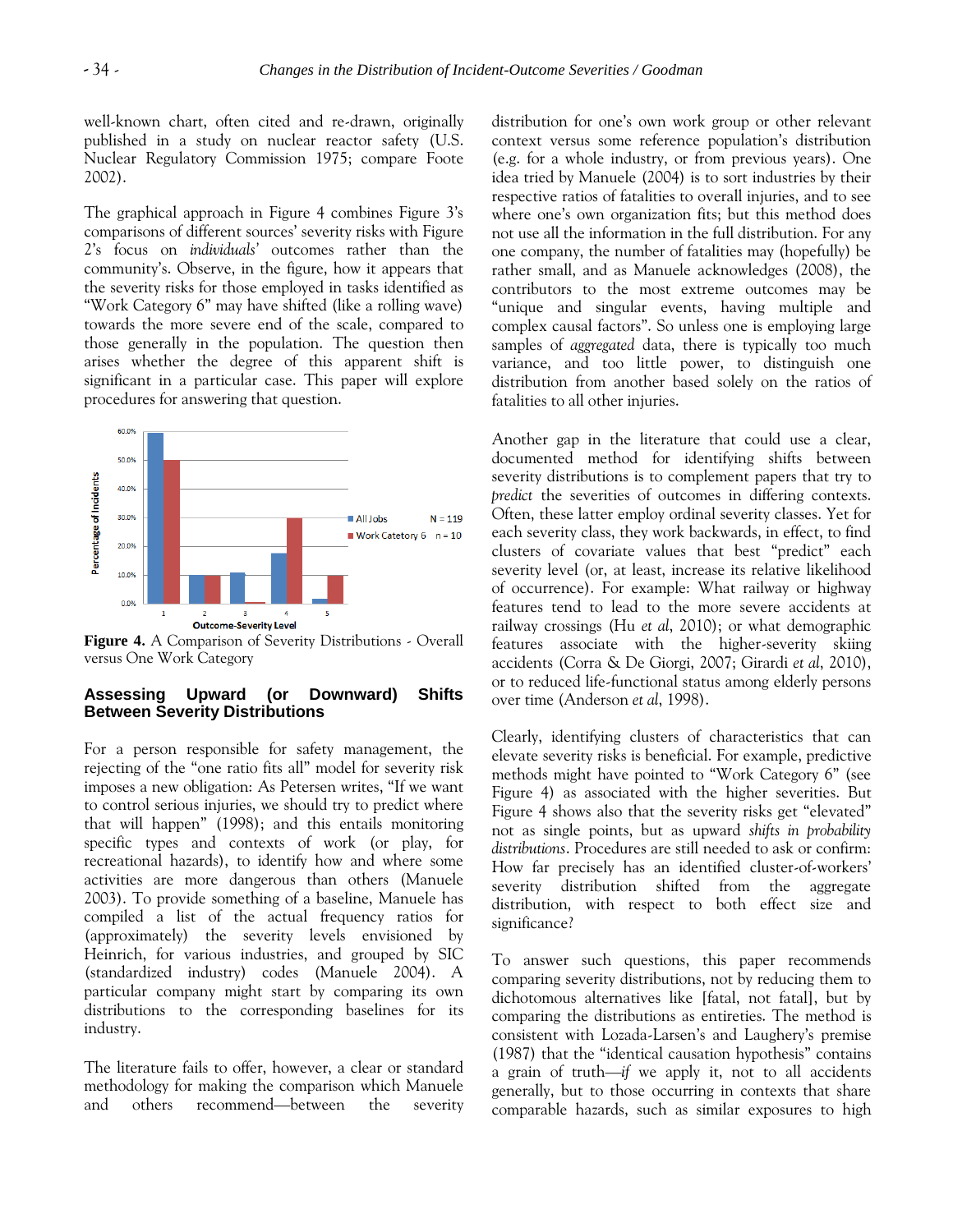energies or sharp objects. With reference to Figure 4: If work-category "6" is truly "more hazardous" than others, this is not just because of its one fatality—which might have had very unique causes; but rather it is because, *all along the distribution*, the chances are always tending in the direction of more risk that outcomes will be more severe, compared to the baseline.

In a study of factors that impact severity for ski injuries, the methodology used by Takakuwa and Endo (1997) takes some steps in the direction proposed in this paper. Using for severity the scale measure AIS (Abbreviated Injury Scale, described in OrlandoHealth 2009), which has a limited number (six) of ordinal severity categories, they draw charts similar to Figure 4 to compare ski accidents' relative severity risks, depending, for example, on whether the skis' bindings were released or not during the event. Yet, their paper fails to explain clearly how to compare the illustrated severity patterns. Instead, the authors choose cut points (not always the same ones) to dichotomize the data (e.g. demarcating  $[ANS \leq 2]$ , versus AIS > 2] for one test, and [AIS < 4, versus AIS  $\geq$  4] for another test); then, based on these dichotomies, they apply chi-square tests to  $2 \times 2$  tables.

In Cattermole's analysis of skiing injuries (1999), he similarly bases testing on chi-square analyses of dichotomized injury scores; in this case, using the more continuous Injury Severity Score measure, ISS. In an exploration of truck drivers' injuries, Charbotel *et al* (2003) take a similar approach to Takakuwa and Endo: They compare descriptively the full, differing distributions of severity scores, by AIS, for different groups; but then for formally assessing effect sizes or significance of differences between severities, they revert to dichotomized severities, based on [ISS<9, versus ISS≥9].

In short, when authors need to compare distributions of outcome severities, the methods they choose seem improvised and, collectively, inconsistent.

# **Why Not Chi-Square** *(*  **2 )?**

As noted, some authors like Charbotel and Takakuwa & Endo recognize that different accident circumstances often have different distributions of outcome severities. To confirm these apparent differences they use  $\chi^2$  tests but apply these to simplified versions of the distributions, generally reducing them to just two values ("worse" or "better"), by some criteria. If graphically they have considered the whole distributions, why do they not *compare* them as a whole? Problems that can arise with the dichotomizing include (a) how to validate the cutpoint decision (such as Takakuwa & Endo's AIS > 2 in one test, and  $\text{AIS} \geq 4$  in another test in the same paper), and (b) lack of power and/or model appropriateness for using  $\chi^2$  tests where *n* is relatively small. Figure 5 illustrates both problems. (The data in the figure reflect, like Figures 2 and 4, actual business cases, with slight random modifications for confidentiality.)



**Figure 5.** A Comparison of Severity Distributions - Overall versus Division "L"

By eye it appears that the risk of more severe accidents may be greater in Division "L" than in the overall population of a certain large company. If the selected cut point for testing a  $2 \times 2$  matrix is set at severity levels less than versus equal to 5 (see bottom table in the figure), then the  $\chi^2$  result will suggest no significant effect (i.e. no Division-based difference between the ratios of counts between severity levels) ( $\chi^2 = 0.708$ , DF = 1, p-value = 0.400); whereas if the cut point is set at severity levels less than versus at least equal to  $4$ , then "a significant difference" would be concluded between the Division groups, with respect to ratios of counts between severity levels ( $\chi^2 = 12.495$ , DF = 1, p-value = 0.0004). Which conclusion is correct? To avoid "fishing" arbitrarily for the "best" cut point, what guidelines should be used? Also note that for the cut-point-at-5 decision in this example, the testing model's guideline that expected values in all cells equal at least 5 is violated. For smaller samples, it is not uncommon that even the more stringent guideline that all expected values equal at least 1 gets violated.

An alternative  $\chi^2$  test, which does have the advantage of comparing severity distributions as a whole, is to use  $\chi^2$ tests for goodness-of-fit—comparing a given severity distribution against a model for the expected distribution. These are a step in the right direction, but still have some problems.

Table 1 shows the outputs from Minitab Version 16, of conducting a goodness of fit test for Division L's severity distribution (per Figure 5; see "observed" column in the table) compared to the overall population distribution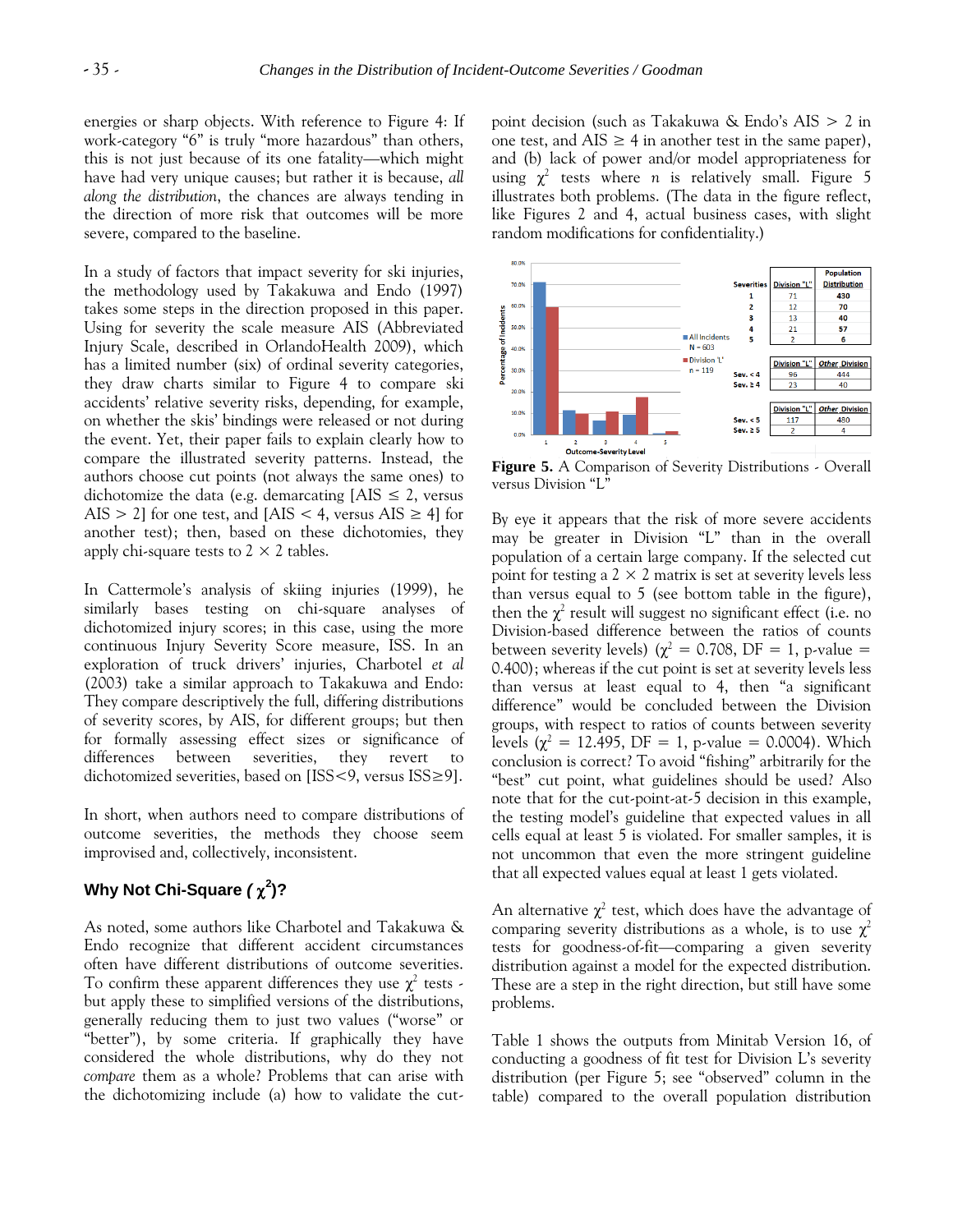(―historical counts‖ column in the table). Again we see a violation of the guideline that all expected values be at least 5: In view of sample size, and the population's distribution, only "1.18" outcomes at Category 5 level would be expected. Nonetheless, the test model does clearly reflect a shift in severity pattern: For the lower severities, the observed counts are less than was expected if Division "L" were no different from the population, whereas for higher severities, the actuals are larger than expected. The effect size for  $\chi^2$  reflects this relationship, as does the low p-value.

**Table 1.** Chi-Square Goodness-of-Fit Results

|                |                | Historical | Test.      |          | Contribution |  |
|----------------|----------------|------------|------------|----------|--------------|--|
| Category       | Observed       | Counts     | Proportion | Expected | to Chi-Sq    |  |
|                | 71             | 430        | 0.713101   | 84.8590  | 2.26344      |  |
| $\overline{2}$ | 12             | 70         | 0.116086   | 13.8143  | 0.23827      |  |
| 3              | 13             | 40         | 0.066335   | 7.8939   | 3.30290      |  |
| 4              | 21             | 57         | 0.094527   | 11,2488  | 8.45309      |  |
| 5              | $\overline{2}$ | 6          | 0.009950   | 1.1841   | 0.56223      |  |
| N<br>DF        | $Chi-S\sigma$  | P-Value    |            |          |              |  |
| 119<br>4       | 14.8199        | 0.005      |            |          |              |  |

Table 2 illustrates a potential problem of using  $\chi^2$  to test for differences between two severity distributions. Applied to safety, a mere change of severity pattern from some reference—in no particular order—is not usually what draws attention; alarms sound when the distribution tends to shift upward, systematically, to higher severities. The data for Table 2 are approximated from Takakuwa and Endo's Figure 5 (1997) (wherein the exact frequencies are not displayed). Severities of ski injuries for cases when ski bindings are unreleased during the incident ("Observed") are compared to the overall skiinjury distribution ("Historical Counts"). At first glance, the  $\chi^2$  and *p*-values appear to support the authors' claim that "binding release [or more accurately, the failure of bindings to release] was significantly correlated with a higher [severity as measured by] AIS." But "correlation" generally implies a directional consistency, which is not found in the table: One of the two *lower*-severity categories for the Observed column has a larger than expected count, while one of the two *higher*-severity categories has a lower than expected count; these data do *not* suggest that non-release consistently tends to raise the severity. Because  $\chi^2$  does not distinguish between ontrend and counter-to-trend variances from the expected values, both types of variance get added, spuriously, which can inflate the apparent effect size.

A third limitation of the  $\chi^2$  goodness-of-fit approach, beyond the spurious effects and the often-violated minima requirement for expected values, lies in the difficulty of interpreting and communicating the effect size. As the scientific and publishing communities

increasingly recognize, statistical results are more convincing if effect sizes (ideally with confidence intervals) are reported along with conventional *p*-values for significance (Ellis, 2010; Goodman, 2010). The  $\chi^2$ measure can be inflated artificially by various circumstances; not just by spurious effects, but also for example if the data representing the population distribution includes a zero-frequency severity category, and the frequency increases by even one in the obtained sample. This inflationary effect could occur arbitrarily, due to boundary choices for the severity classes. So, even if reporting to an audience who are familiar with  $\chi^2$ , the extent to which its magnitude measures a real effect may not be intuitive or obvious.

**Table 2.** Spurious Effects in Chi-Square Goodness-of-Fit Results

|                |               | Historical |     | Test.      |          | Contribution |  |
|----------------|---------------|------------|-----|------------|----------|--------------|--|
| Category       | Observed      | Counts     |     | Proportion | Expected | to Chi-Sa    |  |
|                |               | 105        | 285 | 0.437788   | 131.774  | 5.44004      |  |
| $\overline{c}$ |               | 160        | 285 | 0.437788   | 131.774  | 6.04592      |  |
| $\overline{3}$ |               | 28         | 53  | 0.081413   | 24,505   | 0.49836      |  |
| 4              |               | 8          | 28  | 0.043011   | 12.946   | 1.88976      |  |
| N<br>DF        | $Chi-S\sigma$ | P-Value    |     |            |          |              |  |
| 301<br>3       | 13.8741       | 0.003      |     |            |          |              |  |

#### **Proposed Procedures to Assess Upward (or Downward) Shifts Between Severity Distributions**

We conclude that new procedures are needed to validly and reliably assess whether, in comparing a sample's severity distribution to a reference severity distribution (for a putative population), the sample's distribution has meaningfully *shifted* towards each individual having greater probabilities of assuming higher (or lower) severity values than is modeled in the reference. The proposed method would not assess goodness (or non-goodness) of fit, in general, but rather, in the sense illustrated in Figure 4, whether there has been a systematic, upward (or downward) *shift-from-fit*. The intended procedures should also reflect the importance to safety practitioners of (a) being as straightforward as possible to use in the field, and (b) appearing intuitive to all stakeholders evaluating the results. Two such methods are presented.

The main method presented here ("Method 1") employs resampling techniques, to minimize requirements for parametric assumptions about the distributions. The Excel file conjoined with this article includes templates, with macros, that implement the procedures described; and the macro scripts and formulas are all fully accessible for inspection. (For quicker run-times, a commercial resampling add-in or program could be partly substituted.) The second approach ("Method 2") provides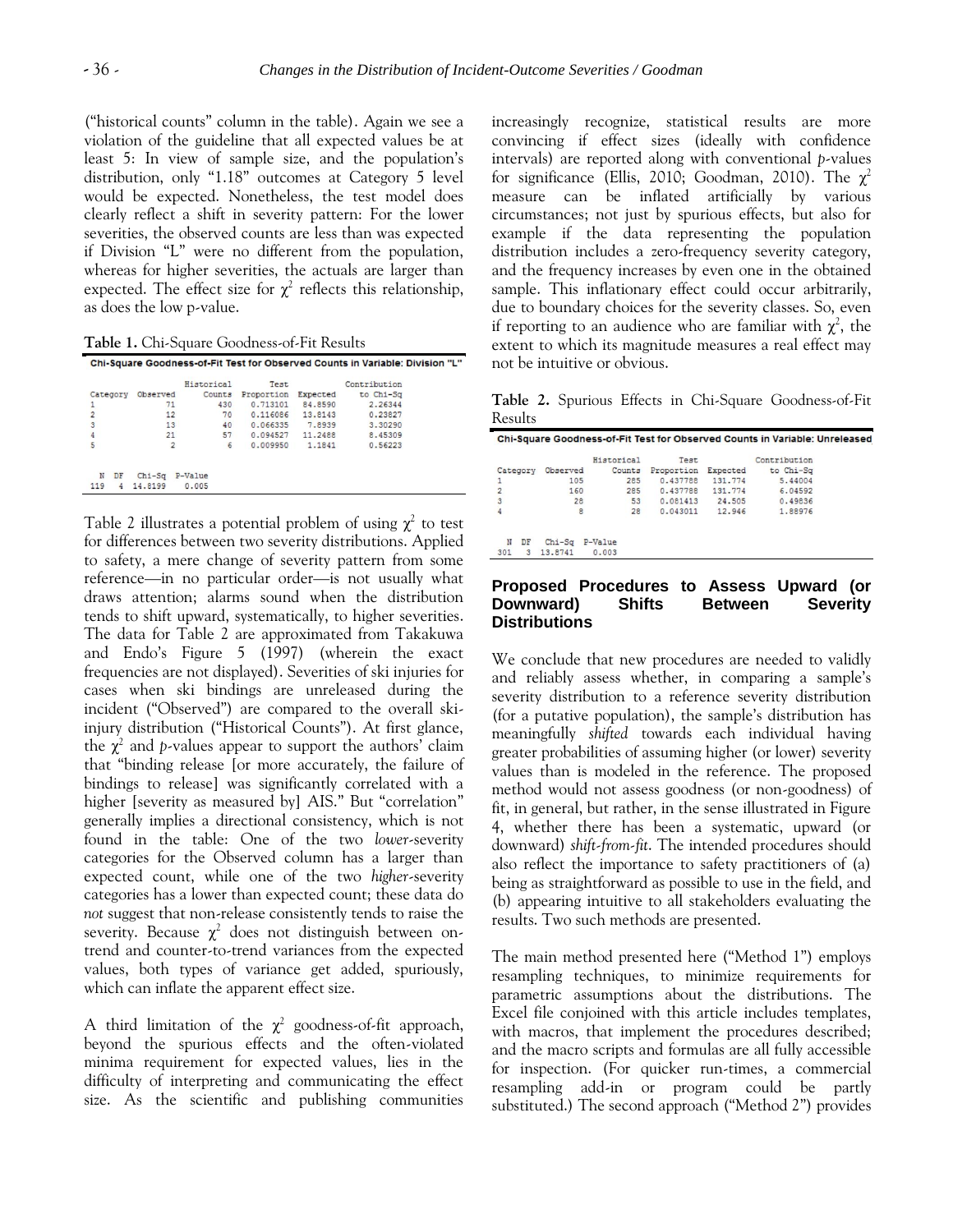parametric approximations for the resampling-based results from Method 1. Some may find this method more accessible, and it is found to be reasonably robust to variations from its ideal assumptions.

#### *Method 1*

The basic inputs and outputs for the proposed procedure are illustrated in Figure 6. This figure combines elements from three separate worksheets in the conjoined file: An input screen; a screen to generate a point estimate for effect size and a *p*-value; and a third screen estimating the 95% confidence interval for the effect size. The source data in the figure are the same as in Table 2. Observe that the spurious effect described previously, wherein  $\chi^2$  was inflated by *non-systematic* changes across the distribution from the expected distribution, does not occur here: The *p*-value calculates as non-significant, and moreover the effect size appears to be negligible, as will be explained.



**Figure 6.** Inputs and Outputs of the Procedure

In Takakuwa and Endo's original example, the *hypothesized population distribution* is the marginal distribution of ski-injury severities, regardless of whether or not the victim's bindings were released during the incident. In other words, for a test of whether non-release of bindings impacts severity, the pooled severity distribution, for both groups combined, provides an estimate for the null population's distribution. The data labeled *severity distribution for the obtained sample* is, in this case, the distribution of injury severities specifically for those whose bindings were not released. The test question is: Has the obtained sample's pattern significantly shifted from the hypothesized population's?

The statistic underlying the effect size calculation is the raw severity index (SI<sub>raw</sub>), calculated for each of the hypothesized population and the obtained sample.  $\mathrm{SI}_{\mathrm{raw}}$  is simply a frequency-weighted mean for the severity levels:

Formula 1. SI<sub>raw</sub> = 
$$
\frac{\sum_{i=1}^{k} (SevRank_i \times Freq_i)}{\sum Freq}
$$

where each SevRank*<sup>i</sup>* is one of the severity levels, from 1 to *k*, that have been defined for the application, and Freq*<sup>i</sup>* is the corresponding frequency for that severity level. In Figure 6, we see that four severity levels have been defined for the hypothesized population. If every level of severity were equally likely for every incident, then  $SI<sub>raw</sub>$ would be simply the mean of the severity level numbers (1, 2, 3, 4), and so equal to 2.5. The frequency column conveys the additional information that *not* all severities are equally likely to occur; so the frequency-weighted mean incorporates this extra distributional information.

Technically, Formula 1 (which is finding a mean severity level) presumes that the data are interval or ratio level, so that distances between any two, successive severity values (e.g. from severity level 1 to 2, versus from level 3 to 4) are all the same. Yet, it would seem that the assigned severity categories are ordinal data (simple ranks), which lack the required property. However, the author observes that, as assigned in practice, severity categories *can* be interpreted as quasi-interval-level in nature. They are certainly not assigned subjectively, as for example Likertscale values might be. There are certain objective milestones or thresholds that must be reached or crossed to elevate a severity assignment to higher levels; in a sense, the severity level is like a count of milestones that have been met. For example: In industrial accident contexts, the 'distance' from Severity level 1 to level 2 might be the crossing of the threshold from no lost time incidents to *some* lost time. Further up the scale, the 'distance' from Severity level 3 to level 4 might be crossing of the threshold from 'merely' a serious, lost-time injury to an outcome for which (by policy or regulation) 'long term disability' status must be applied for. Thus, an increase in mean severity level for a severity distribution is a measure of how far up this scale of 'serious milestones reached' an organization's incidents are tending to fall.

Referring back to Figure 6, note that  $SI<sub>raw</sub>$  for the null distribution is about 1.73 and  $SI<sub>raw</sub>$  for the obtained sample is about 1.80. By eye this difference looks rather small; but the units are not well-suited for communication: On the one hand, the weighted mean for severity levels  $(SI_{raw})$  is not widely familiar as a unit (although this could be addressed by education). More seriously,  $SI<sub>raw</sub>$  is a relative measure, dependent on the number of severity categories that happen to be defined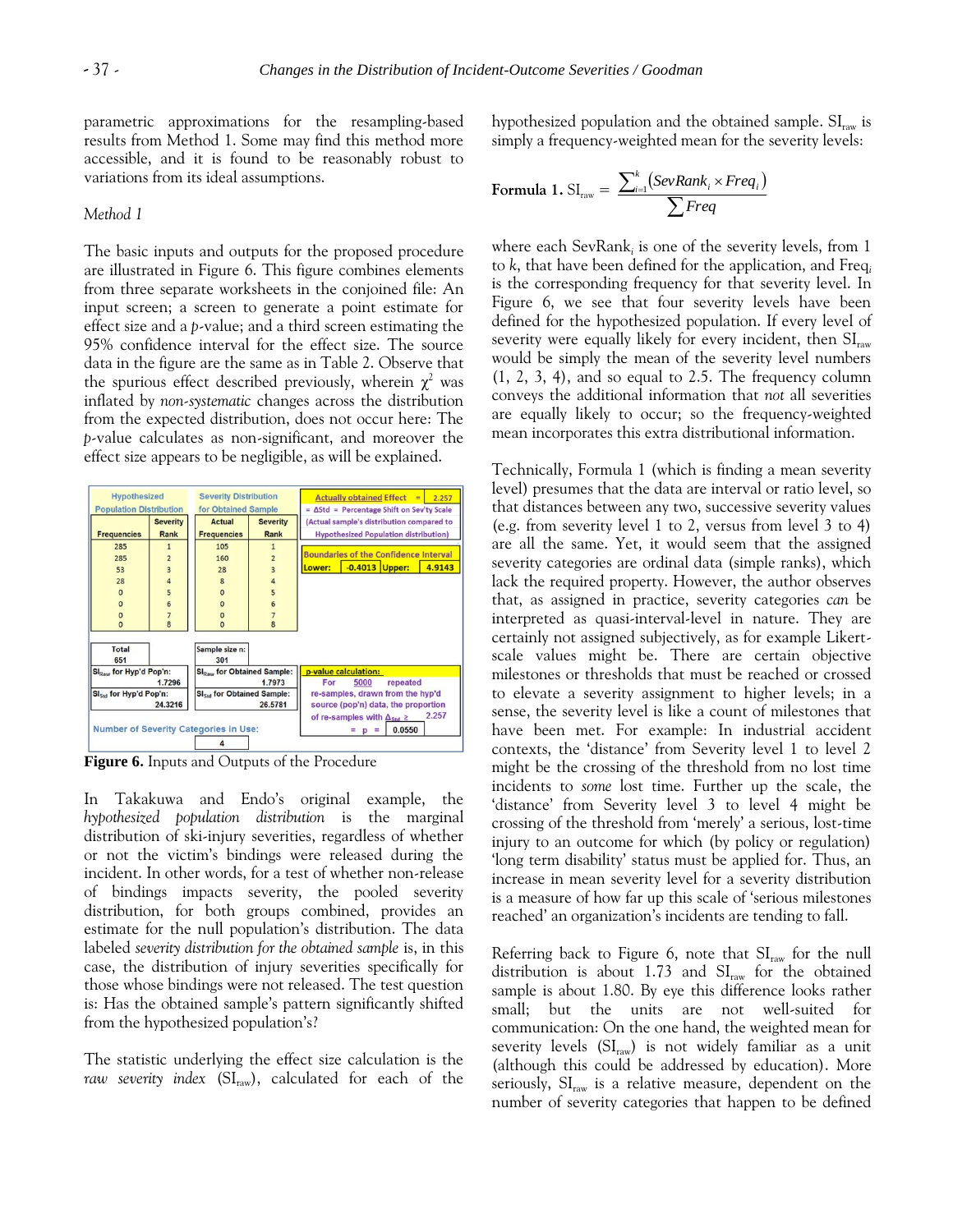for an application. In a severity scale from 1 to 3, for example, an  $SI<sub>raw</sub>=2.4$  would suggest a marked trend towards more severe outcomes, yet in a severity scale from 1 to 7, an  $SI<sub>raw</sub>=2.4$  would seem more trended towards low severities. Therefore,  $SI<sub>raw</sub>$  values will be transformed to *standardized severity index* (SI<sub>std</sub>) values, which are comparable between different contexts.

 $SI<sub>std</sub>$  can be interpreted as a measure of "percent-distancealong-the-severity-scale" (i.e. from the lowest to the highest possible values).

Formula 2. SI<sub>std</sub> = 
$$
\frac{SI_{raw} - 1}{K - 1} \times 100
$$

where K is the defined number of severity categories. In the case of all ski injuries (see Figure 6 at the upper left), if all outcomes had severity level equal 1, then  $SI<sub>raw</sub>$  would equal 1, its lowest possible value; if all outcomes had the maximum severity level (here equal to 4), then  $SI_{raw}$ would equal 4. Because in fact,  $SI<sub>raw</sub>$  equaled 1.73 - which is 24.3% along the distance scale, from the lowest- to highest-severity possibilities -  $SI<sub>std</sub>$  equals 24.3.

On this basis, *the point estimate for effect size* (ΔStd) is defined as the difference between the two standardized severity indexes - the obtained sample's and the hypothesized population's:

**Formula 3.**  $\Delta \text{Std} = \text{SI}_{\text{std, obtained sample}} - \text{SI}_{\text{std, hypothesisized population}}$ 

For the ski-injury example (Figure 6), this effect size is only about 2.3. That means that, even discounting margin of error and supposing "statistical significance", there is only a 2.3 percentage point shift along the severity scale, from the null case to the sample group's. Clearly, this shift, even if it is real, is very small. The implication is that, in general, outcome severities have scarcely changed from the null model; and if any specific incident turns out by chance to have an extreme outcome, it is likely associated with some unique, unmodeled circumstance, rather than being explainable by the small, general severity shift.

The *p*-value displayed in Figure 6 is determined by resampling, as follows (for more details about the Excel algorithm, see the Appendix which follows the References): Under the null hypothesis, the actually obtained sample is just one random instance of the size-*n*  samples that could have been drawn from the hypothesized population. The actually obtained effect size ΔStd is the sample statistic. We interpret the relative frequencies of the severity categories in the null as giving the expected probability distribution for the severities to

occur within particular samples. Thus, we can simulate the drawing, sequentially, of *many* random, size-*n* samples from the hypothesized population, and calculate the effect size (sample statistic) for each case. The distribution of a set of many such simulated effect sizes approximates the sampling distribution for the sample statistic, as expected for samples of size *n* taken from the null population. For one-tail testing, the proportion of those sample statistic (effect-size) values in the sampling distribution that equal or exceed the actually obtained value in the sample is the *p-*value, which can be used (with caution) as a possible indicator of significance.

The tests are usually right tail because, when testing for a significant difference in a severity distribution, compared to a baseline, one is generally concerned with shifts towards greater severity. It is possible, of course, to consider a factor that is associated with an apparent *downward* shift of severities, in which case a left tail test would apply. In the attached template in Excel, if a downward severity shift is detected, then the display also adds the *p-*value from a left tail perspective.

The final output when using the proposed method is a 95% confidence interval for the effect size. Just the point estimate for effect size does not account for the variability in the sampled data. In Figure 6, this additional information provides a further indication that the sampled group may not be meaningfully different from the general population: In the confidence interval, we see that the effect size might actually be negative, and if positive, only by a little.

As in the example just described, it is often the case that if the *p*-value is "not significant" (e.g. *p*-value  $> 0.05$ ), then the confidence interval (CI) for effect size straddles the value zero (0), and vice versa. But exceptions can occur for two reasons: (1) The *p*-value is calculated from a one tail model, whereas the confidence interval is here splitting the variability onto two tails. (2) The variance underlying the *p*-value calculation is based on data in the model for the full, hypothesized population, whereas the variance for calculating CI is found directly from the sample data. The two estimates may differ.

Procedurally, the proposed method requires a separate cycle of bootstrapping, from the sample data of interest, to determine the confidence interval. The procedure cannot directly use the results from the foregoing *p-*value procedure. As mentioned earlier, the CI estimate draws its data from the sample itself (there is no 'null' premise for the population distribution), so the procedure resimulates the sampling distribution for the effect size - but this time using the sample itself as the best model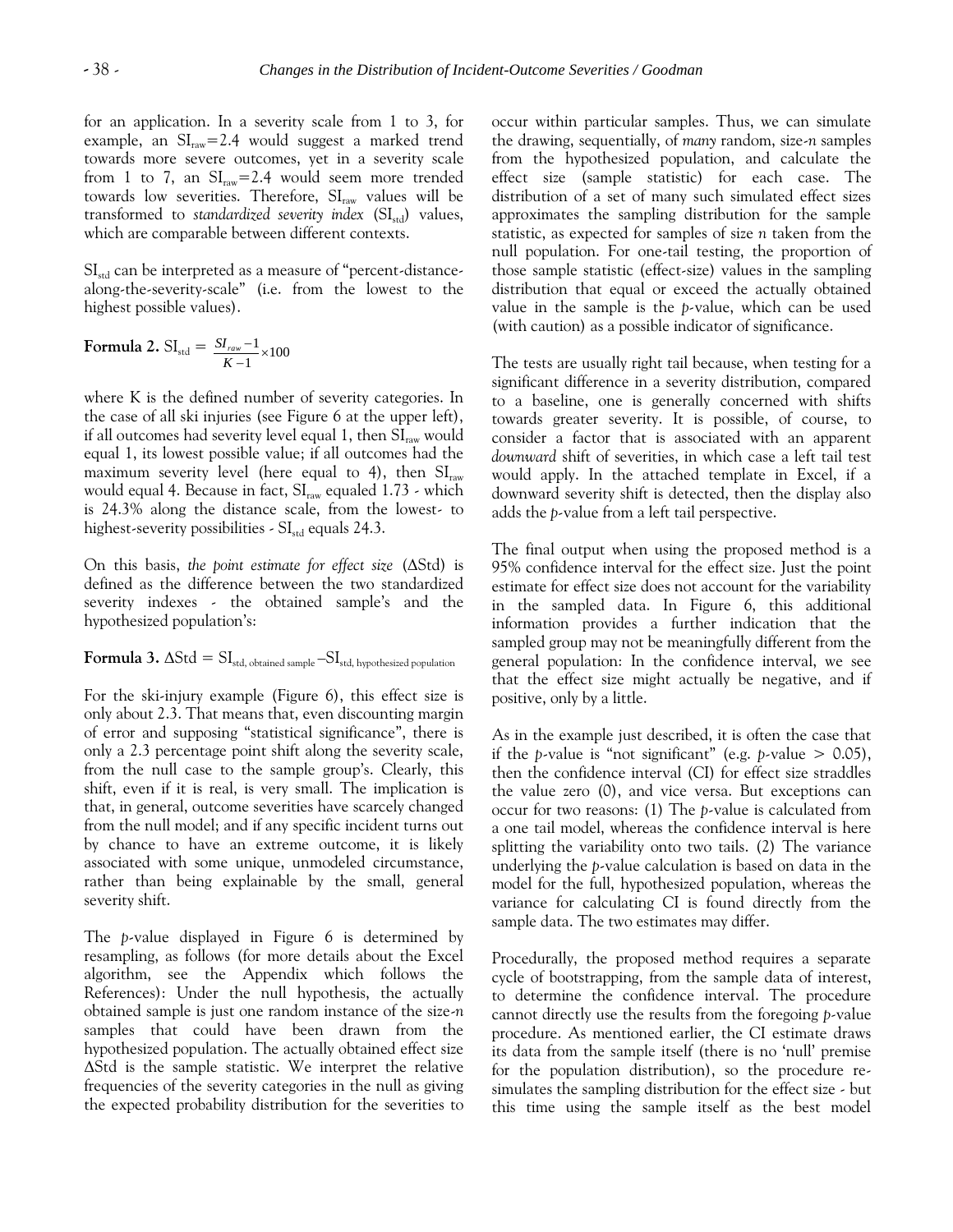available for the true probability distribution of outcomeseverities. The set of all the effect-size outputs following many repetitions simulates the sampling distribution for the effect-size sampling statistic; and the values lying on  $2.5<sup>th</sup>$  and  $97.5<sup>th</sup>$  percentiles, respectively, of that distribution, are the estimates for the lower and upper bounds of the 95% confidence interval for the true parameter.

#### *Method 2*

For those without access to the attached templates or other resampling program, an alternative version of the proposed method is provided, based on the familiar *t*distribution. This works because the sample statistic is really a mean (i.e. the group mean of the standardized severity levels), so for large enough samples, the central limit theorem applies to its sampling distribution. (You can test this by experimenting with the attached templates; the sampling distribution is simulated by the output set of a program run, which the computer then graphs as a histogram.) The *t-*distribution model is imprecise (a) when sample sizes are small, because severity distributions are typically quite skewed, and (b) due to the data's discreteness (i.e. the defined severity levels are discrete.). Nonetheless, experiments with the template, which readers can replicate, suggest the relative robustness of the model.

For this parametric approach, the only real innovation is the construct of the standardized severity index - for each of the null population and the obtained sample. The effect size measure is simply the difference between sample's  $SI<sub>std</sub>$  (which is now the sample statistic) and the null's SI<sub>std</sub>. Note that, for convenience, the calculations based on Method 2 are also automated and included in the attached Excel file, in the fourth tabbed worksheet.

Figure 7 highlights some steps for parametrically obtaining the *p-*value. In this approach, the sample statistic is the standardized severity index for the obtained sample. But we convert the sample statistic to a *test statistic*, based on how many standard errors the sample statistic is from the expected parameter value (i.e. from  $SI<sub>std</sub>$  for the hypothesized population).

**Formula 4.** Test statistic 
$$
t = \frac{S I_{\text{std, obtained sample}} - S I_{\text{std, hypothesized population}}}{S_{\text{Stat, hard Error for the Sampling Distribution of the Sample Statistic)}}
$$

That distance, in the numerator, we have calculated previously (per Formula 3) as the effect size (ΔStd), shown at the top right in Figure 7.

Typically, the standard error for the denominator would be estimated as *s*/√n—because *s* is usually the only estimate available for the hypothesized population's standard deviation  $\sigma$ . In this application, we can find a better estimate for  $\sigma$ :  $\sigma_{\text{est}}$ —based on the explicitly hypothesized frequency distribution for the null. This is the formula for estimating the standard deviation of the hypothesized population, based on its frequency distribution:

Formula 5. 
$$
\sigma_{est} = \sqrt{\frac{\sum_{i=1}^{k} (w_i \times (x_i - SevMean_{std})^2)}{n_{null} - 1}}
$$

where  $x_i$ =the standardized equivalent to the *i*th severity level (of the *k* levels available) (standardized per Formula 2)

> *SevMeanstd*=the frequency-weighted mean for the population's standardized severity levels\*

> $w_i$ =the weight for the *i*th severity-level—using the frequencies as the weights

 $n_{null}$ =the sum of the frequencies<sup>\*\*</sup>

Acknowledging the sample-like aspect of the distribution used for the null model, one might suggest using a twosample t-test for this parametric approach (with the reference distribution being one sample), rather than interpreting the test as a one-sample t-test, in which a sample is compared to a hypothesized population distribution. In the author's experience, however, in the field, the latter model seems to better reflect the conditions for conducting these tests. For example, in a uranium mine, one might query whether the miners' exposures to elevated radiation levels are greater in a particular mine level (the sample) compared to in the mine, generally (the population). But there is no really independent way to measure radiation exposures 'in general' in the mine; one only has exposure data from actual workers' dosimeters, which are dispersed in particular places in that environment - widely dispersed, but not into every possible location or condition in the mine. Under the null hypothesis (that workers in all levels in the mine are subject to the same radiationexposure-distribution), the aggregated distribution from

<sup>\*</sup> *SevMeanstd* is equivalent to the previously calculated SIstd, hypothesized population, shown at the upper right in Figure 7. In a previous section, we calculated the frequency-weighted mean for the severities, then standardized the result; as interpreted here, we standardize the severities first, then find the weighted mean for the standardized values.

<sup>\*\*</sup> *nnull* includes all counts in the hypothesized population distribution. It is *not* a population size *N,* because generally we do not have access to a full population of all relevant cases. Most likely, the population is larger than  $n<sub>null</sub>$ , and the standard deviation formula reflects (by using  $(n<sub>null</sub> - 1)$ ) this sample-like aspect of the available reference distribution. Nonetheless, the null assumption is that the relative frequency distribution of the full population *is* reasonably accurately represented in the available data distribution being used as the null model.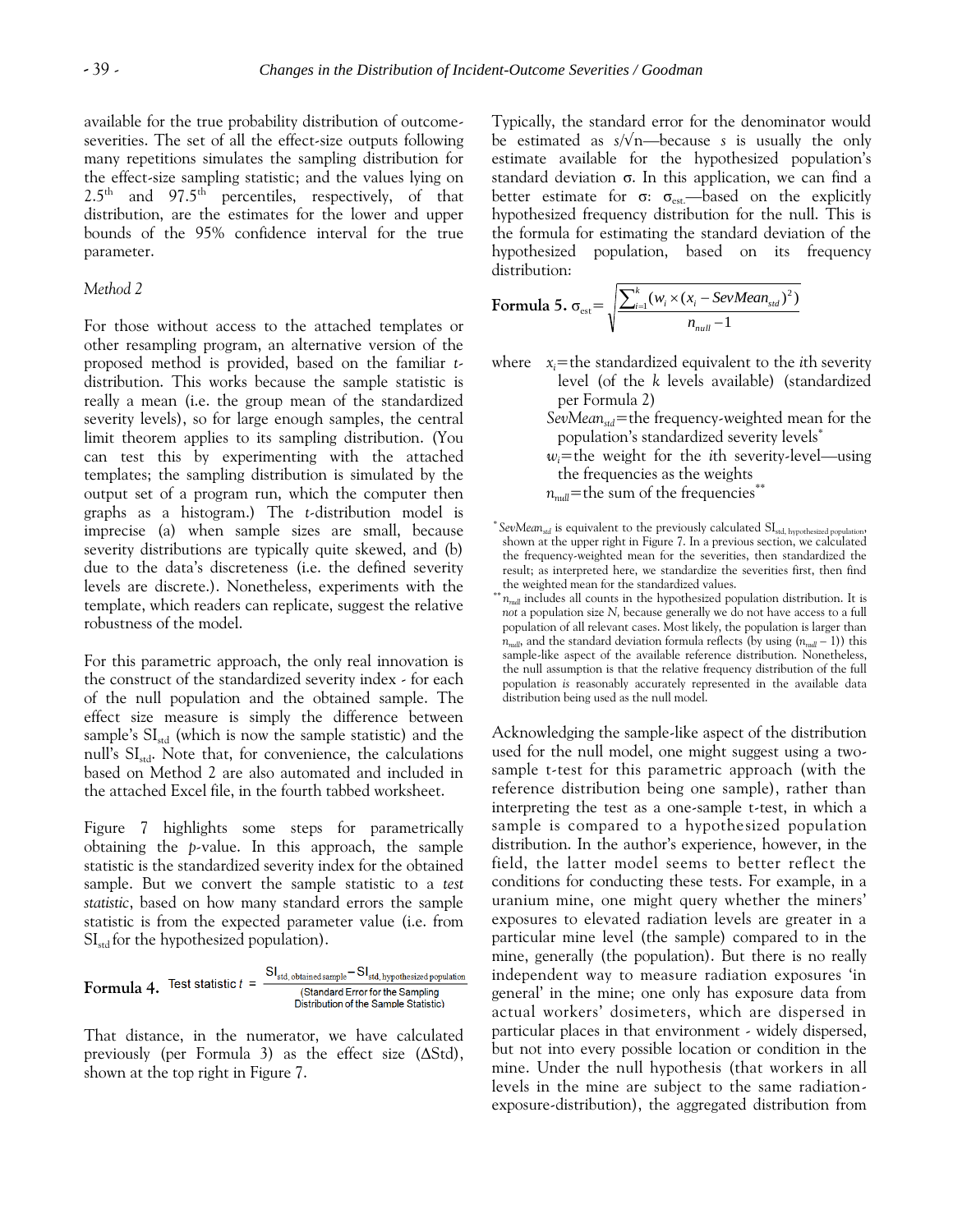|               | {Use as the weights}                                              | {Use as the $x's$                                                      |                                                      |                                      |                                                                                           |                      |                                  |
|---------------|-------------------------------------------------------------------|------------------------------------------------------------------------|------------------------------------------------------|--------------------------------------|-------------------------------------------------------------------------------------------|----------------------|----------------------------------|
| Sev'ty Levels | Freq's (in $H_0$ )                                                | <b>Standardized Severity Level</b>                                     | w $\cdot$ (x - SevMean <sub>ctd</sub> ) <sup>2</sup> |                                      | Calculate these values the same as for Method 1:                                          |                      | <b>Point Estimate</b>            |
|               | 285                                                               | 0.0                                                                    | 168588.3626                                          |                                      | Standardized Freq'cy-Weighted Mean Severity Level for Population                          |                      | for                              |
|               | 285                                                               | 33.3                                                                   | 23145.45427                                          |                                      | $(=$ SevMean <sub>std</sub> $) =$ S <sub>std</sub> for Hyp'd Pop'n = 24.321557            |                      | <b>Effect Size:</b>              |
|               | 53                                                                | 66.7                                                                   | 95034.74246                                          |                                      | Sample size $n =$                                                                         | 301                  | 2.26                             |
|               | 28                                                                | 100.0                                                                  | 160362.3504                                          |                                      |                                                                                           |                      |                                  |
|               | Ω                                                                 |                                                                        |                                                      |                                      | Formula-estimated standard error = $\sigma_{\text{est}}/Vn = 1.5117411$                   |                      |                                  |
| ь             |                                                                   |                                                                        |                                                      |                                      |                                                                                           |                      |                                  |
|               |                                                                   |                                                                        |                                                      |                                      | Calculate the p-Value based on t distributed sampling distribution:                       |                      |                                  |
| 8             |                                                                   |                                                                        |                                                      |                                      | Test statistic $t = \{Point Estimate for Effect Size / Std. Error\}$ =                    |                      | 1.49266                          |
| Totals:       | 651                                                               |                                                                        | 447130.9097                                          |                                      |                                                                                           | Degrees of Freedom = | 300)                             |
|               | Estimated Pop'n Variance for St'dized Sev. levels:<br>687.8937072 |                                                                        |                                                      | $=$ (column total / $(n_{null}-1)$ ) | Formula-estimated, one-tail:                                                              |                      | $p\text{-Value} \approx 0.06829$ |
|               |                                                                   | Estimated Std. Dev'n $(\sigma_{\text{est}})$ for St'dized Sev. Levels: | 26.22772783                                          |                                      | = squareroot(variance) {Compare this Method1-based value, once resampling is run: 0.055 } |                      |                                  |

**Figure 7.** Parametric Calculations for the *p*-Value for a Difference in Severity Distribution



**Figure 8.** Calculations for 95% Confidence Interval for Difference in Sev. Distributions

all available dosimeters, from whatever work area, is taken to offer the best approximation for the 'true' population distribution, if the null is true. The distribution in the one mine area of special interest can be compared to that reference.

Calculations reflecting Formula 5 are illustrated on the left in Figure 7; the calculated  $\sigma_{est}$  appears near the bottom, centre. As illustrated near the right, middle, in the figure, we divide  $\sigma_{est.}$  by the square root of the sample size *n* (for the obtained sample) to estimate the standard error for the sampling distribution. We can now complete the calculation for the test statistic *t*; and knowing the degrees of freedom (*n*-1), we calculate the *p-*value conventionally. Observe at the bottom right of the figure that, for the illustrated data, the calculated *p*-value is close to the result obtained earlier by resampling.

A parametric model can also be used to calculate a confidence interval for the effect size. Some basic steps are illustrated in Figure 8. At the right, middle, of the figure, we see the conventional formula for calculating the Margin of Error for a 95% confidence interval:

Margin of Error  $= \pm$  [(standard error for the sampling distribution)  $\times$  (t<sub>critical, $\alpha$ =0.05,df=n-1</sub>)]

The standard error is calculated conventionally, as  $s/\sqrt{n}$ , but in this case the standard deviation *s* is determined by formula from the grouped data in the sample itself; there is no null assumption for the distribution.

**Formula 6.** S<sub>(based on the obtained sample)</sub> = 
$$
\sqrt{\frac{\sum_{i=1}^{k} (w_i \times (x_i - \text{SevMean}_{std})^2)}{n-1}}
$$

- where  $x_i$ =the standardized equivalent to the *i*th severity level (of the *k* levels available)
	- *SevMean*<sub>std</sub> = the frequency-weighted mean for the *sample's* standardized severity levels (this is equivalent to SI*std,obtained sample*)
	- $w_i$ =the weight for the *i*th severity-level—using the frequencies as the weights
	- $n$ =sample size = the sum of the frequencies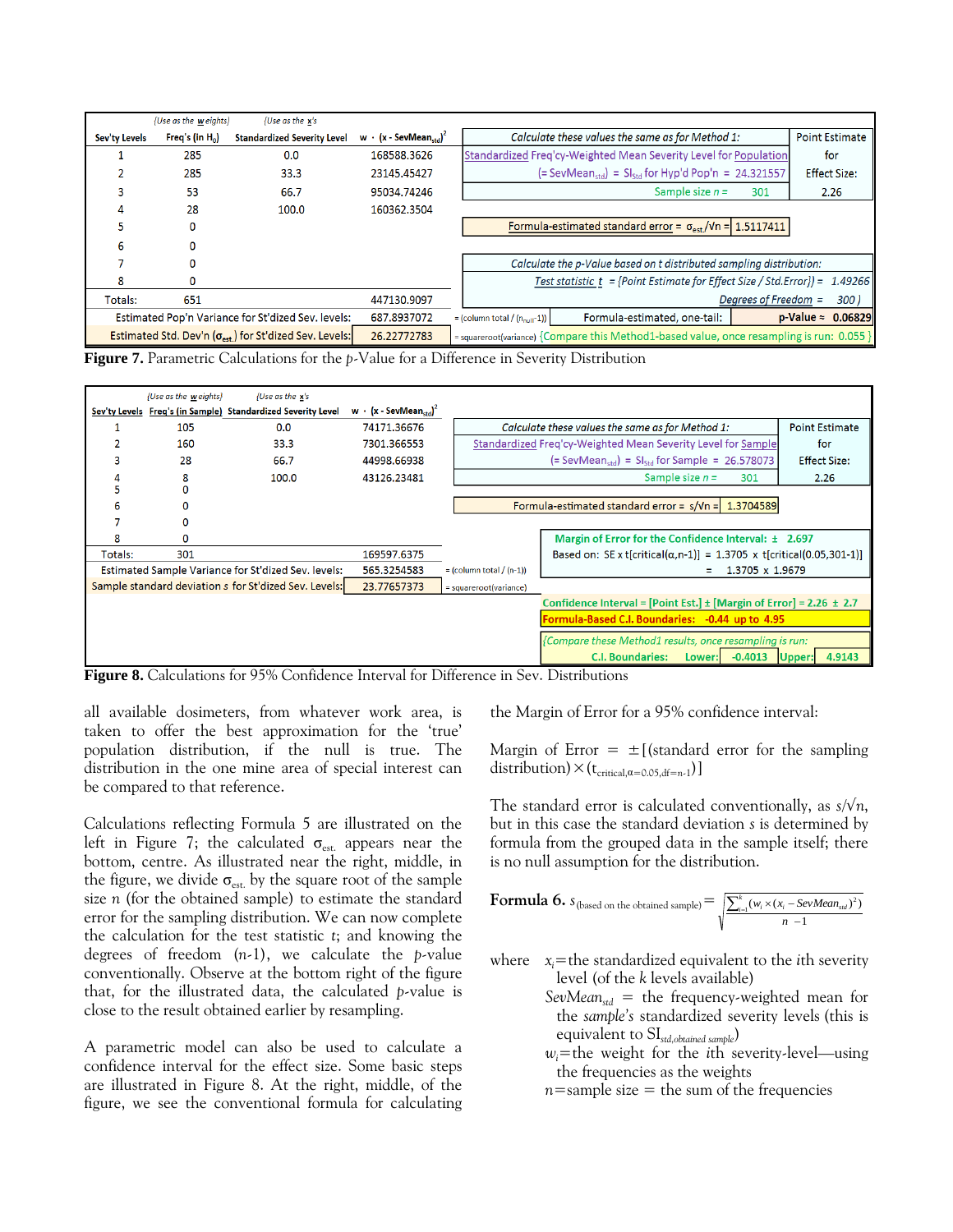For the final steps of finding a confidence interval for the mean, we apply the conventional formula:

 $CI = [Point Estimate] \pm [Margin of Error]$ 

But note that the point estimate of current interest is *for the effect size*, not for the population mean, per se. The effect size, we recall, is:

 $(SI_{std.}$  obtained sample  $-SI_{std.}$  hypothesized population).

For a one-sample estimate of the mean, we would simply wrap the margin of error around the sample mean which equals SI*std,obtained sample*. Mathematically, however,

(SIstd, obtained sample ± Margin of Error)**–**(SIstd, hypothesized population)

is equivalent to a calculation for effect-size CI:

 $(SI_{std, obtained sample} - SI_{std, hypothesized population}) \pm (Margin of$ Error)

#### **Cases**

Included in the Excel file for this paper are five cases, each on a separate worksheet tab, that can be used for experimenting with the methods described here. Both the re-sampling approach (Method 1) and the parametricapproximations (Method 2) can then be run. (Additional documentation is included on the spreadsheets, and amplified in the Appendix.)

Each case page includes, for comparison purposes, the result of using a chi-square test (for goodness of fit, or for independence (i.e. using a  $2 \times 2$  reduction of the distributions), as appropriate.) The chi-square results were generated by Minitab<sup>®</sup> 16.1.1, as also were Minitab's "warnings" where the ideal assumptions for running the chi-square are not met.

Four of the cases are drawn from real industrial-safety contexts, but with exact values and descriptions modified for confidentiality. The fifth case invites a comparison between the severity data for a particular (hypothetical) company, versus the benchmark of severity distributions for a corresponding administrative region and time period (from data in Association of Workers' Compensation Boards of Canada, 2010).

#### **Conclusions**

This paper has described the need for new procedures than can validly and reliably assess differences between severity distributions. As shown, not all hazardous situations have the same proportional risks that, given occurrence of an incident, its outcomes will be severe. Clear methods have not been available for assessing whether, and by how much, the severity-risk distributions differ from one case of interest to another. When quantitative analyses are reported, they often have focused on occurrences of just one severity level at a time (e.g. fatalities), which may or may not reflect a general, across-the-board increase in severities between contexts.

In response to this need, two related methods have been presented for assessing differences between severity distributions, both in terms of their effect size (including a confidence interval) on a readily understood scale, and a *p-*value. The resampling-based method has the advantage of limiting requirements for parametric assumptions. The attached Excel file includes a template for running such analyses. An alternative, parametric metric does not require automation (although this is also provided, for convenience), and it is demonstrably robust to most circumstances. Real-world based cases have been provided to enable readers to experiment with the methods.

#### **References**

- Anderson, R.T., James, M.K., Miller, M.E., Worley, A.S., & Longino, C.F., Jr. 1998. The timing of change: Patterns in transitions in functional status among elderly persons. *Journal of Gerontology: Social Sciences*. 53B(1), S17-S27.
- Association of Workers' Compensation Boards of Canada (AWCBC) 2010. Key statistical measures for 2008. Web-published sub-page of Key Statistical Measures (KSMs) - Data Tables presentation, updated February 2010.
- Bird, F.E., Jr. & Germain, G.L. 1986. Practical loss control leadership. Loganville, Ga: Institute Publishing; International Loss Control Institute.
- Blank, S., Seiter, C., & Bruce, P. 2001. Resampling Stats in Excel. Version 2.. Arlington,VA: Resampling Stats Inc.
- Cattermole, T.J. 1999. The epidemiology of skiing injuries in Antarctica. *Injury: International Journal of the Injured*, 30(7), 491-495.
- Charbotel, B., Martin, J.-L., Gadegbeku, B., & Chiron, M. 2003. Severity factors for truck drivers' injuries. *American Journal of Epidemiology*, 158(8), 753-759.
- Conroy, C. 1989. Work-related injuries in the meatpacking industry. *Journal of Safety Research*, 20(2), 47-53.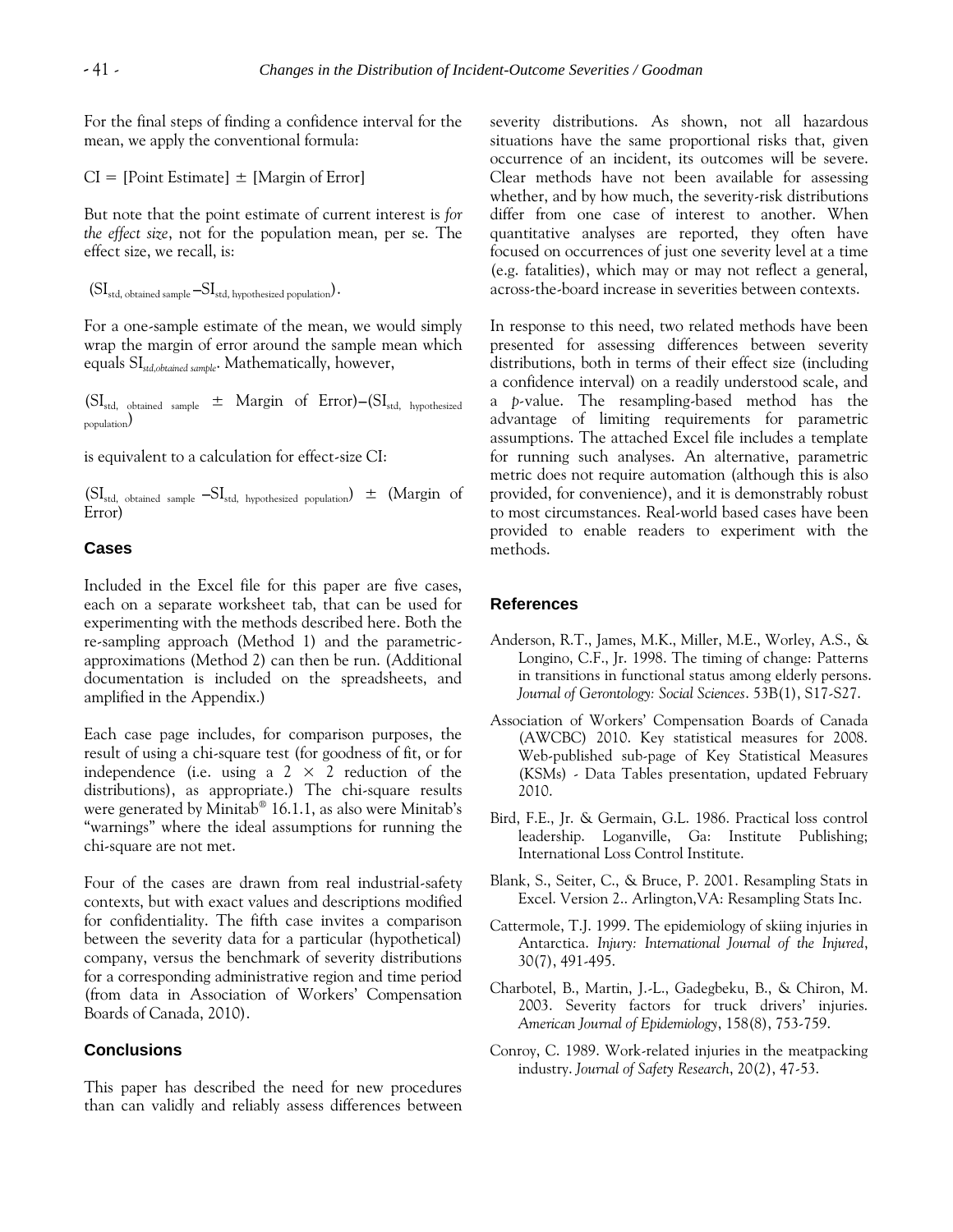- Corra, S. & De Giorgi, F. 2007. Sledding injuries: Is safety in this winter pastime overlooked? A three-year survey in South-Tyrol. *Journal of Trauma Management and Outcomes,* 1(5), [no page numbers].
- Ellis, P.D. 2010. *The essential guide to effect sizes*. Cambridge, et al: Cambridge University Press.
- Foote, AJ.. 2002. Is probabilistic risk assessment the answer? Presented at the 11th International Process & Power Plant Reliability Conference. Houston, Texas.
- Girardi, P, Braggion, M, Sacco, G., De Giorgi, F., & Corra, S. 2010. Factors affecting injury severity among recreational skiers and snowboarders: An epidemiological study. *Knee Surgery, Sports Traumatology, Arthroscopy*, 18(2), 1804-1809.
- Goodman, W.M. 1992. Fatality-risk reduction: Measuring progress through comparative, analytic techniques. Ontario Hydro Report #HSD-ST-92-15.
	- 2010. The undetectable difference: An experimental look at the 'problem' of p-values. JSM Proceedings. Alexandria, VA: American Statistical Association.
- Heinrich, H.W., Petersen, D., and Roos, N. 1980. *Industrial accident prevention: A scientific approach. Fifth edition*. New York et al: McGraw-Hill Book Company.
- Hesterberg, T., Monaghan, S., Moore, D.S., Clipson, A., & Epstein, R. 2003. *Bootstrap methods and permutation tests: Companion chapter 18 to the practice of business statistics.* New York: W.H. Freeman and Company.
- Hotte, P.W. & Hotte, V.E. 1990. An epidemiological study of electrical accidents. Report for the Canadian Electrical Association. Report #293-T-592.
- Howe, J. 2007. Risk in adventure/outdoor education activities. Web-published presentation posted on the University of Wisconsin website, at http://www.uwlax.edu/sah/ess/pe/files/Risk\_in\_Adventu re.ppt
- Hu, S.-R., Li, C.-S., & Lee, C.-K. 2010. Investigation of key factors for accident severity at railroad grade crossings by using a logit model. *Safety Science*, 48, 186-194.
- Kriebel, D. 1982. Occupational injuries: Factors associated with frequency and severity. *International Archives for Occupational and Environmental Health*, v.50, 209-218.
- Lozada-Larsen, S.R. & Laughery, K.R.,Sr. 1987. Do identical circumstances precede minor and major injuries?" In Proceedings of the Human Factors Society: 31st Annual Meeting, Human Factors Society. pp. 200- 204.
- Manuele, F.A. 2004. Injury ratios: An alternative approach for safety professionals. *Professional Safety*, 49(2), 22-30.

2008. Serious injuries and fatalities: A call for a new focus on their prevention. *Professional Safety*, 53(12), 32-39.

- \_\_\_\_\_\_\_\_\_\_ 2003. Severe injury potential. *Professional Safety*, 48(2), 26-31.
- Minitab 2010. Software: Minitab® 16.1.1. Minitab, Inc.
- OrlandoHealth Surgical Critical Care Fellowship 2009. Injury severity scoring. Web published at: http://www.surgicalcriticalcare.net/Resources/injury\_sev erity\_scoring.pdf
- Petersen, D. 1998. *Safety Management: A Human Approach. Third Edition*. Des Plaines, IL: American Society of Safety Engineers.
- Pinnacle West Capital Corporation 2006. 2006 PNW/APS safety pyramid. In 2006 Corporate Responsibility Report. Web-published at http://www.pinnaclewest.com/main /pnw/AboutUs/commitments/ehs/2006/charts/charts06\_ 22.html
- Sormani, M.P., Molyneux, P.D., Gasperini, C., Barkhof, F., Yousry, T.A., Miller, D.H., & Filippi, M. 1999. Statistical power of MRI monitored trials in multiple sclerosis: New data and comparison with previous results. *Journal of Neurology, Neurosurgery, and Psychiatry*, 66(April), 465-469.
- Sutherland, A.G., Johnston, A.T., & Hutchison, J.D. 2006. The new injury severity score: Better prediction of a functional recovery after musculoskeletal injury. *Value in Health*, 9(1), 24-27.
- Takakuwa, T. & Endo, S. 1997. Factors determining the severity of ski injuries. *Journal of Orthopaedic* Science, v. 2, 367-371.
- U.S. Nuclear Regulatory Commission 1975. Reactor safety study. USNRC Report (NUREG-75/014), WASH-1400
- Wausau Insurance Companies 2007. Accident pyramid: Guide to a proactive approach. Focus on Safety: Safety Tips from Wausau Insurance Companies. Webpublished at http://www.bbr.org/safety/002\_Accident Pyramid.pdf